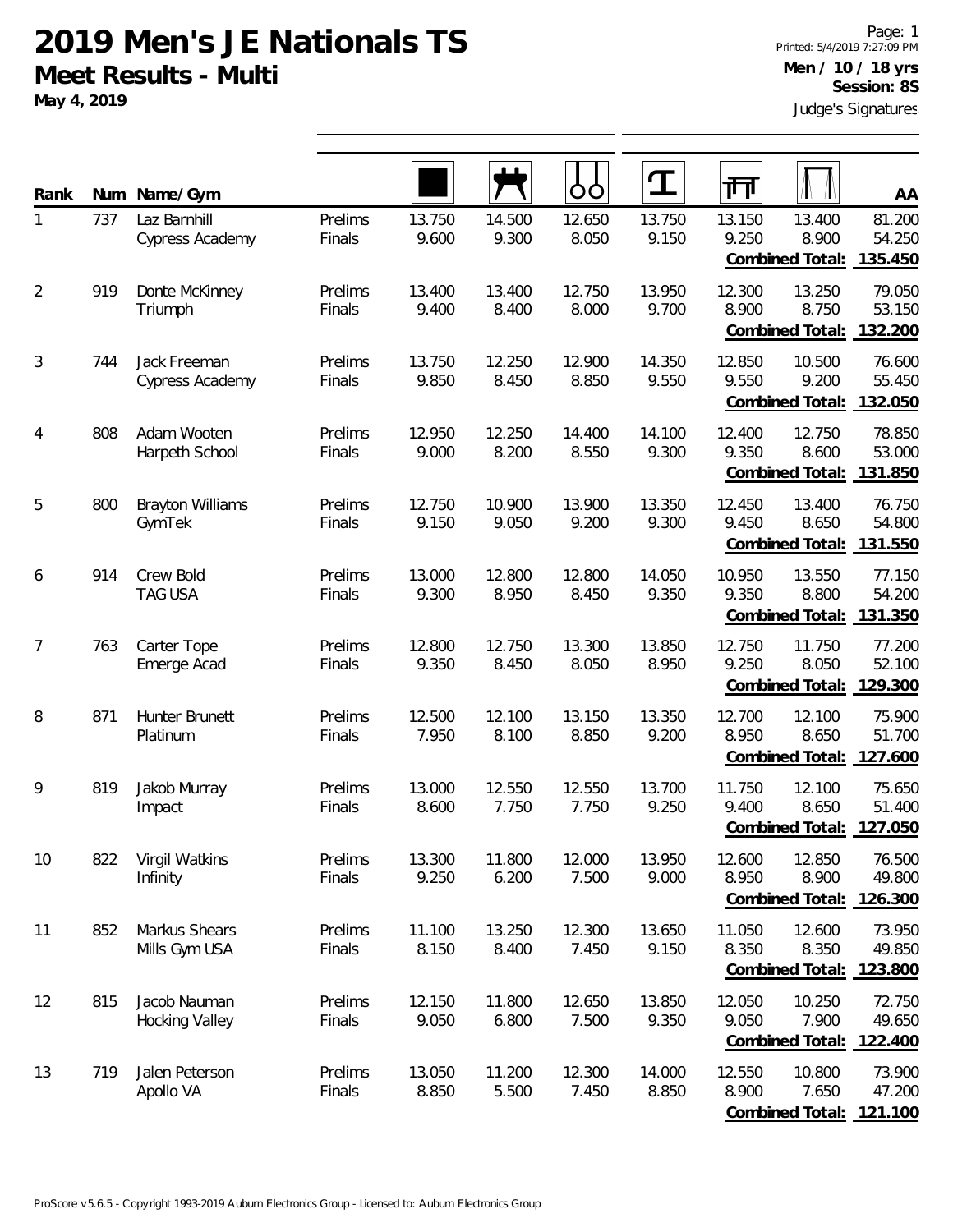| Rank | Num | Name/Gym      |                |        | பட     |        |        | ш      |                 | AA     |
|------|-----|---------------|----------------|--------|--------|--------|--------|--------|-----------------|--------|
| 14   | 922 | Dylan Kolak   | <b>Prelims</b> | 13.900 | 11.650 | 12.350 | 14.800 | 12.100 | 12.450          | 77.250 |
|      |     | US Gym II NJ  | Finals         | 7.800  | 0.000  | 0.000  | 9.000  | 0.000  | 0.000           | 16.800 |
|      |     |               |                |        |        |        |        |        | Combined Total: | 94.050 |
| 15   | 775 | Evan Manivong | <b>Prelims</b> | 13.300 | 12.400 | 11.850 | 14.350 | 0.000  | 11.500          | 63.400 |
|      |     | Fuzion Gym    | <b>Finals</b>  | 8.750  | 7.500  | 0.000  | 8.750  | 0.000  | 0.000           | 25.000 |
|      |     |               |                |        |        |        |        |        | Combined Total: | 88.400 |
| 16   | 776 | Victor Perez  | Prelims        | 0.000  | 10.850 | 12.300 | 0.000  | 12.200 | 12.550          | 47.900 |
|      |     | Fuzion Gym    | <b>Finals</b>  | 0.000  | 0.000  | 0.000  | 0.000  | 8.800  | 8.750           | 17.550 |
|      |     |               |                |        |        |        |        |        | Combined Total: | 65.450 |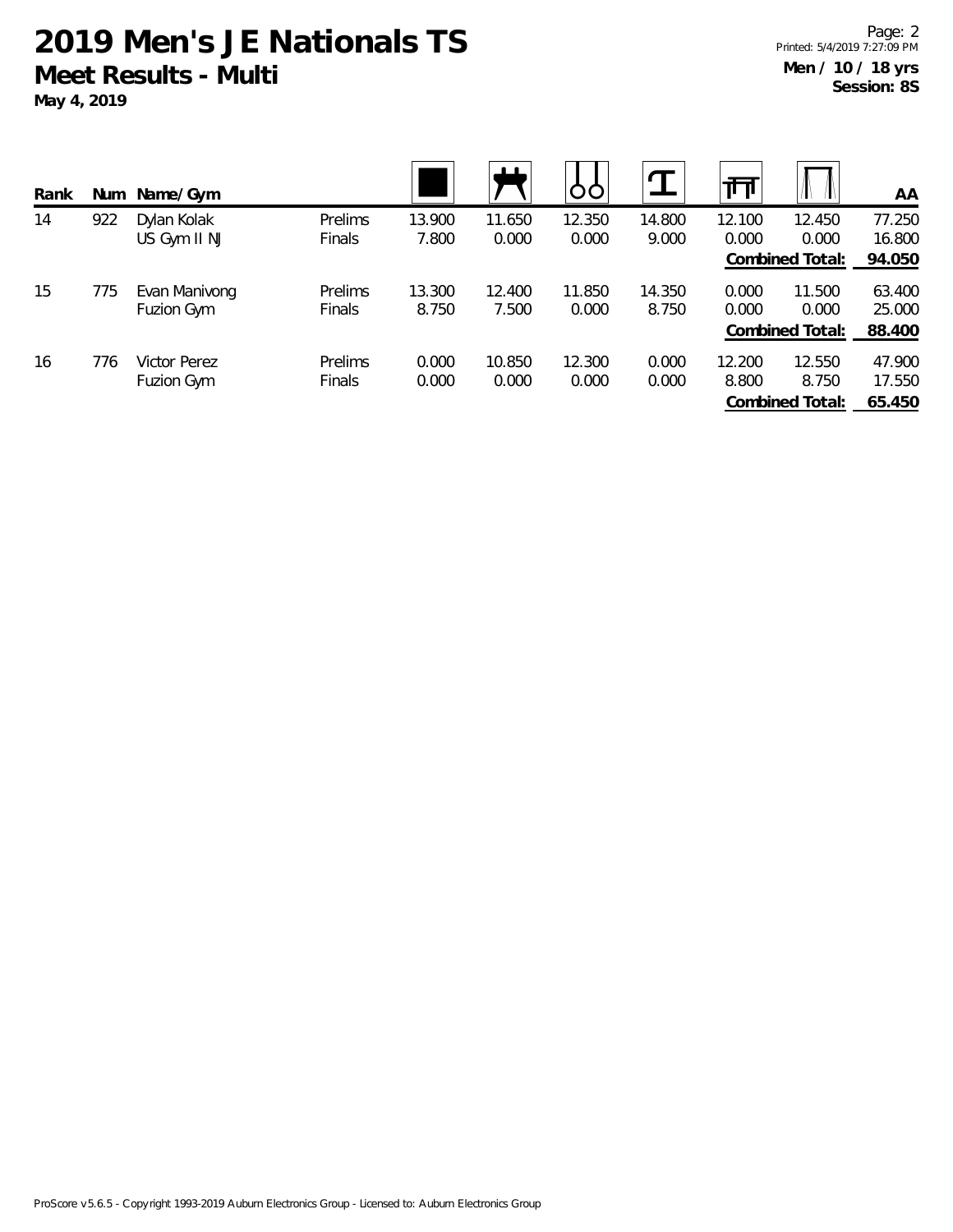**Event Results - Multi May 4, 2019**

**2019 Men's JE Nationals TS**

#1 = 2019 Men's JE Nationals TS: 100% #2 = 2019 Men's JO Nationals: 100%

Page: 1 Printed: 5/4/2019 7:27:50 PM **Men / 10 / 18 yrs Session: 8S**

| Place | Num | Name                    | Gym                   | #2     | #1    | Score  |
|-------|-----|-------------------------|-----------------------|--------|-------|--------|
| 1     | 744 | Jack Freeman            | Cypress Academy       | 13.750 | 9.850 | 23.600 |
| 2     | 737 | Laz Barnhill            | Cypress Academy       | 13.750 | 9.600 | 23.350 |
| 3     | 919 | Donte McKinney          | Triumph               | 13.400 | 9.400 | 22.800 |
| 4     | 822 | Virgil Watkins          | Infinity              | 13.300 | 9.250 | 22.550 |
| 5     | 914 | Crew Bold               | TAG USA               | 13.000 | 9.300 | 22.300 |
| 6     | 763 | Carter Tope             | Emerge Acad           | 12.800 | 9.350 | 22.150 |
| 7     | 775 | Evan Manivong           | Fuzion Gym            | 13.300 | 8.750 | 22.050 |
| 8     | 808 | Adam Wooten             | Harpeth School        | 12.950 | 9.000 | 21.950 |
| 9Τ    | 719 | Jalen Peterson          | Apollo VA             | 13.050 | 8.850 | 21.900 |
| 9T    | 800 | <b>Brayton Williams</b> | GymTek                | 12.750 | 9.150 | 21.900 |
| 11    | 922 | Dylan Kolak             | US Gym II NJ          | 13.900 | 7.800 | 21.700 |
| 12    | 819 | Jakob Murray            | Impact                | 13.000 | 8.600 | 21.600 |
| 13    | 815 | Jacob Nauman            | <b>Hocking Valley</b> | 12.150 | 9.050 | 21.200 |
| 14    | 871 | Hunter Brunett          | Platinum              | 12.500 | 7.950 | 20.450 |
| 15    | 852 | Markus Shears           | Mills Gym USA         | 11.100 | 8.150 | 19.250 |
| 16    | 776 | Victor Perez            | Fuzion Gym            | 0.000  | 0.000 | 0.000  |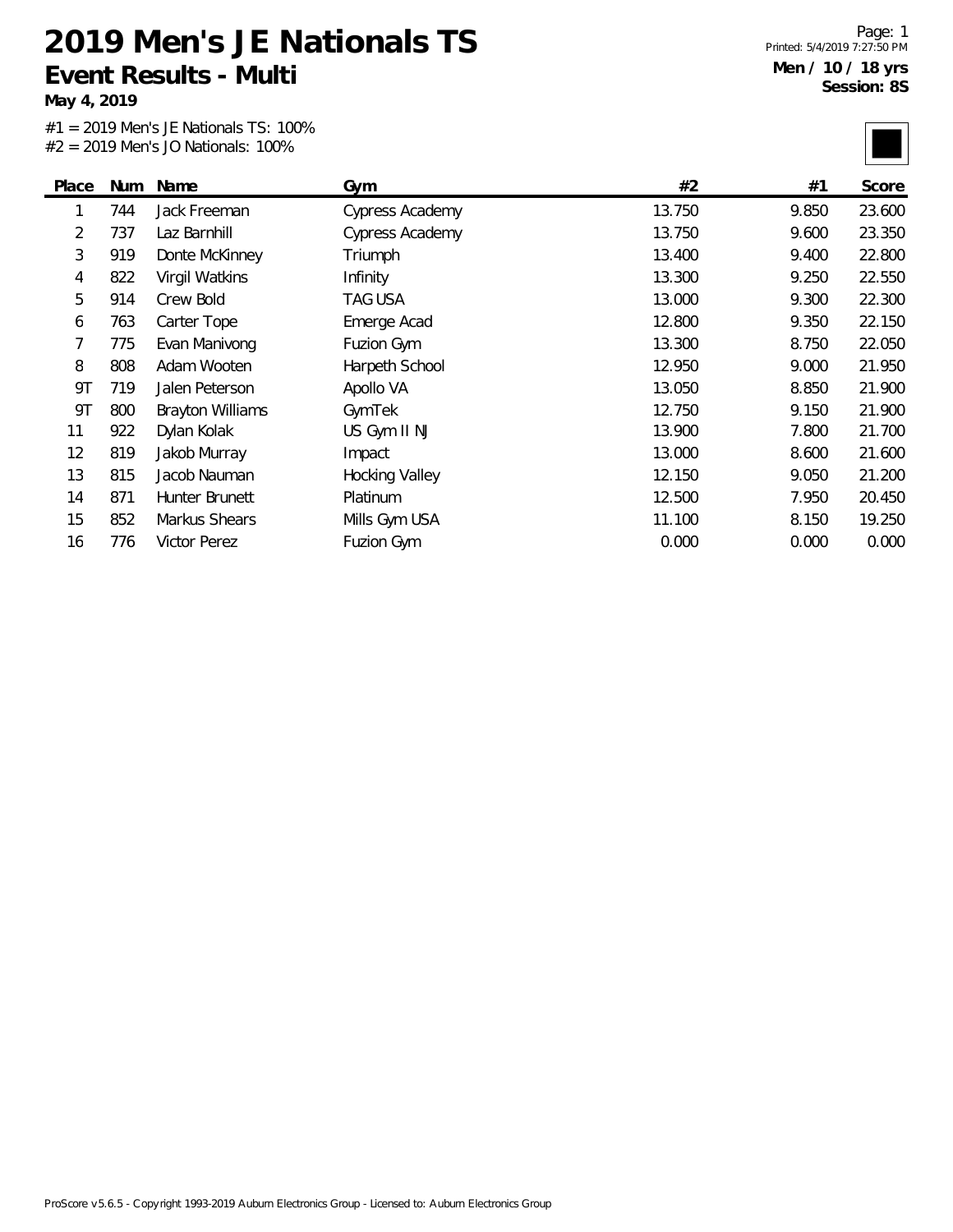**May 4, 2019**

#1 = 2019 Men's JE Nationals TS: 100% #2 = 2019 Men's JO Nationals: 100%

Page: 1 Printed: 5/4/2019 7:27:53 PM **Men / 10 / 18 yrs Session: 8S**

|       |     | $\pi z = z01$ with 3 JO Nationals. TOO 70 |                 |        |       |        |
|-------|-----|-------------------------------------------|-----------------|--------|-------|--------|
| Place | Num | Name                                      | Gym             | #2     | #1    | Score  |
| 1     | 737 | Laz Barnhill                              | Cypress Academy | 14.500 | 9.300 | 23.800 |
| 2     | 919 | Donte McKinney                            | Triumph         | 13.400 | 8.400 | 21.800 |
| 3     | 914 | Crew Bold                                 | TAG USA         | 12.800 | 8.950 | 21.750 |
| 4     | 852 | Markus Shears                             | Mills Gym USA   | 13.250 | 8.400 | 21.650 |
| 5     | 763 | Carter Tope                               | Emerge Acad     | 12.750 | 8.450 | 21.200 |
| 6     | 744 | Jack Freeman                              | Cypress Academy | 12.250 | 8.450 | 20.700 |
| 7     | 808 | Adam Wooten                               | Harpeth School  | 12.250 | 8.200 | 20.450 |
| 8     | 819 | Jakob Murray                              | Impact          | 12.550 | 7.750 | 20.300 |
| 9     | 871 | Hunter Brunett                            | Platinum        | 12.100 | 8.100 | 20.200 |
| 10    | 800 | <b>Brayton Williams</b>                   | GymTek          | 10.900 | 9.050 | 19.950 |
| 11    | 775 | Evan Manivong                             | Fuzion Gym      | 12.400 | 7.500 | 19.900 |
| 12    | 815 | Jacob Nauman                              | Hocking Valley  | 11.800 | 6.800 | 18.600 |
| 13    | 822 | Virgil Watkins                            | Infinity        | 11.800 | 6.200 | 18.000 |
| 14    | 719 | Jalen Peterson                            | Apollo VA       | 11.200 | 5.500 | 16.700 |
| 15    | 922 | Dylan Kolak                               | US Gym II NJ    | 11.650 | 0.000 | 11.650 |
| 16    | 776 | Victor Perez                              | Fuzion Gym      | 10.850 | 0.000 | 10.850 |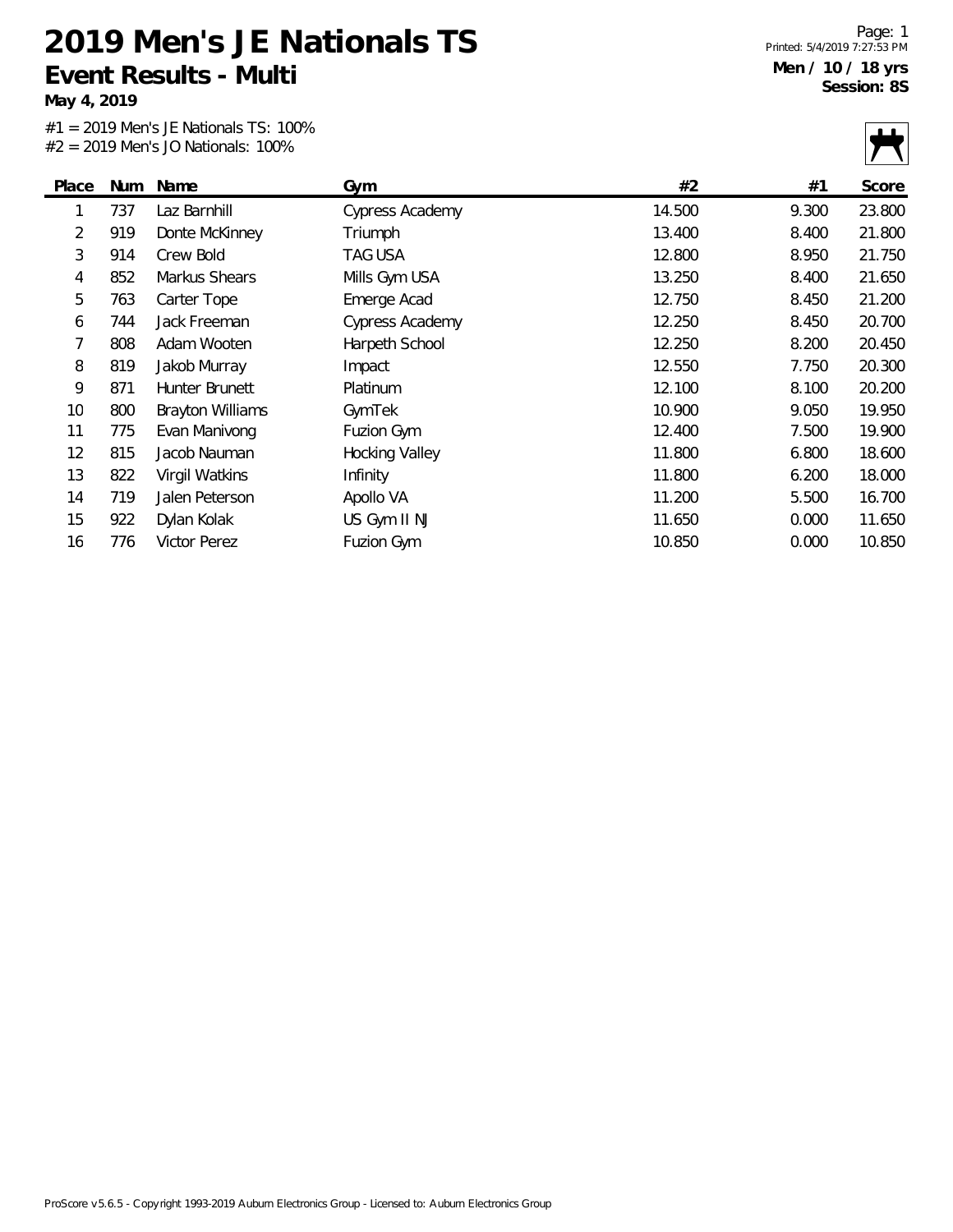**May 4, 2019**

#1 = 2019 Men's JE Nationals TS: 100%  $#2 = 2019$  Men's IO Nationals: 100%

Page: 1 Printed: 5/4/2019 7:27:54 PM **Men / 10 / 18 yrs Session: 8S**

 $\Box$ 

|       |     | $#Z = 2019$ Merry JO Nationals: 100% |                        |        |       | OO.    |
|-------|-----|--------------------------------------|------------------------|--------|-------|--------|
| Place | Num | Name                                 | Gym                    | #2     | #1    | Score  |
| 1     | 800 | <b>Brayton Williams</b>              | GymTek                 | 13.900 | 9.200 | 23.100 |
| 2     | 808 | Adam Wooten                          | Harpeth School         | 14.400 | 8.550 | 22.950 |
| 3     | 871 | Hunter Brunett                       | Platinum               | 13.150 | 8.850 | 22.000 |
| 4     | 744 | Jack Freeman                         | <b>Cypress Academy</b> | 12.900 | 8.850 | 21.750 |
| 5     | 763 | Carter Tope                          | Emerge Acad            | 13.300 | 8.050 | 21.350 |
| 6     | 914 | Crew Bold                            | TAG USA                | 12.800 | 8.450 | 21.250 |
| 7     | 919 | Donte McKinney                       | Triumph                | 12.750 | 8.000 | 20.750 |
| 8     | 737 | Laz Barnhill                         | Cypress Academy        | 12.650 | 8.050 | 20.700 |
| 9     | 819 | Jakob Murray                         | Impact                 | 12.550 | 7.750 | 20.300 |
| 10    | 815 | Jacob Nauman                         | <b>Hocking Valley</b>  | 12.650 | 7.500 | 20.150 |
| 11T   | 719 | Jalen Peterson                       | Apollo VA              | 12.300 | 7.450 | 19.750 |
| 11T   | 852 | Markus Shears                        | Mills Gym USA          | 12.300 | 7.450 | 19.750 |
| 13    | 822 | Virgil Watkins                       | Infinity               | 12.000 | 7.500 | 19.500 |
| 14    | 922 | Dylan Kolak                          | US Gym II NJ           | 12.350 | 0.000 | 12.350 |
| 15    | 776 | Victor Perez                         | Fuzion Gym             | 12.300 | 0.000 | 12.300 |
| 16    | 775 | Evan Manivong                        | Fuzion Gym             | 11.850 | 0.000 | 11.850 |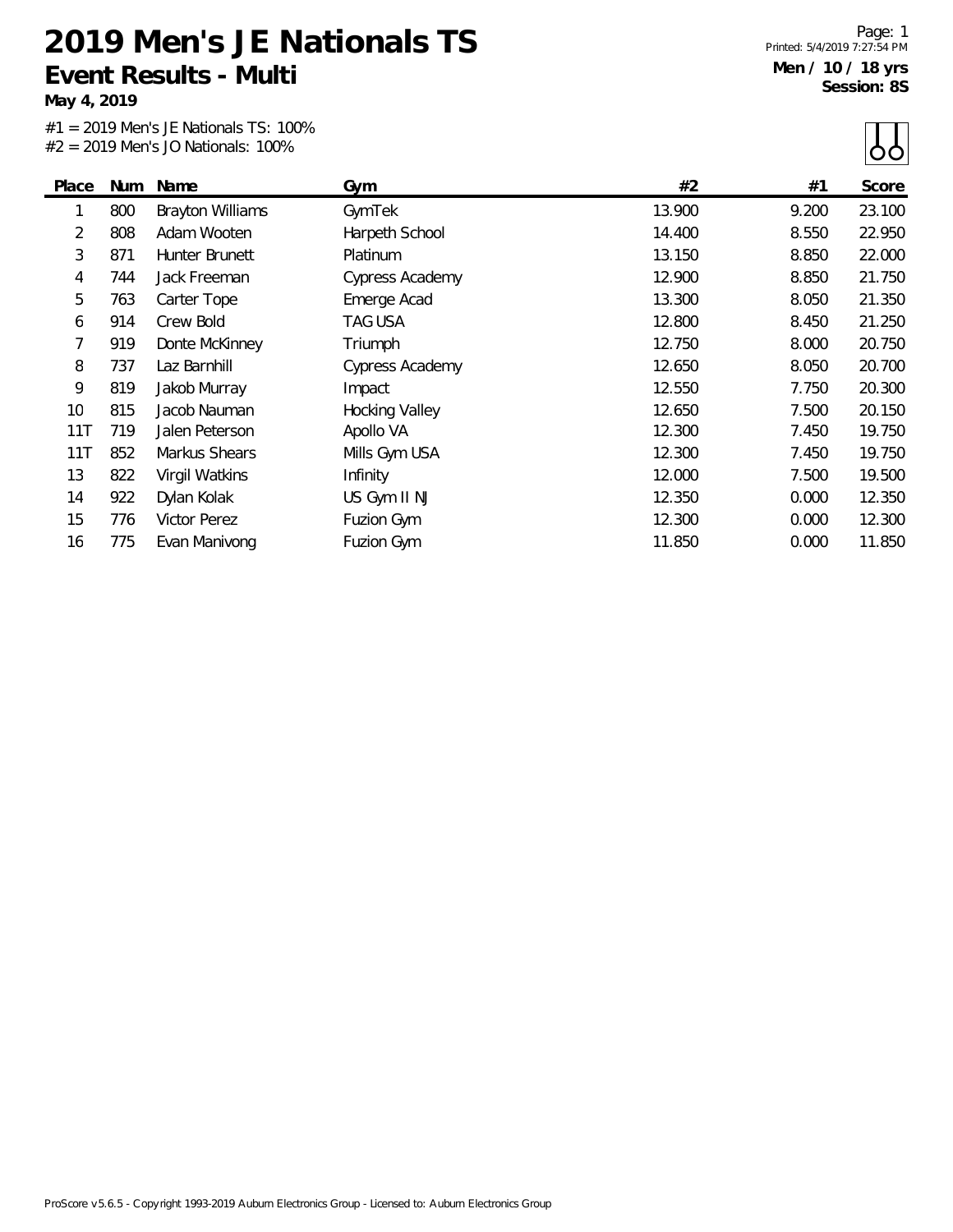**May 4, 2019**

#1 = 2019 Men's JE Nationals TS: 100%  $#2 = 2019$  Men's JO Nationals: 100%

Page: 1 Printed: 5/4/2019 7:27:56 PM **Men / 10 / 18 yrs Session: 8S**

 $\tau$ 

|       |     | $#Z = ZU19$ iviers JO Nationals. TOO 76 |                        |        |       | ┻      |
|-------|-----|-----------------------------------------|------------------------|--------|-------|--------|
| Place | Num | Name                                    | Gym                    | #2     | #1    | Score  |
| 1     | 744 | Jack Freeman                            | <b>Cypress Academy</b> | 14.350 | 9.550 | 23.900 |
| 2     | 922 | Dylan Kolak                             | US Gym II NJ           | 14.800 | 9.000 | 23.800 |
| 3     | 919 | Donte McKinney                          | Triumph                | 13.950 | 9.700 | 23.650 |
| 4T    | 808 | Adam Wooten                             | Harpeth School         | 14.100 | 9.300 | 23.400 |
| 4T    | 914 | Crew Bold                               | TAG USA                | 14.050 | 9.350 | 23.400 |
| 6     | 815 | Jacob Nauman                            | Hocking Valley         | 13.850 | 9.350 | 23.200 |
| 7     | 775 | Evan Manivong                           | Fuzion Gym             | 14.350 | 8.750 | 23.100 |
| 8T    | 819 | Jakob Murray                            | Impact                 | 13.700 | 9.250 | 22.950 |
| 8T    | 822 | Virgil Watkins                          | Infinity               | 13.950 | 9.000 | 22.950 |
| 10    | 737 | Laz Barnhill                            | Cypress Academy        | 13.750 | 9.150 | 22.900 |
| 11    | 719 | Jalen Peterson                          | Apollo VA              | 14.000 | 8.850 | 22.850 |
| 12T   | 763 | Carter Tope                             | Emerge Acad            | 13.850 | 8.950 | 22.800 |
| 12T   | 852 | Markus Shears                           | Mills Gym USA          | 13.650 | 9.150 | 22.800 |
| 14    | 800 | <b>Brayton Williams</b>                 | GymTek                 | 13.350 | 9.300 | 22.650 |
| 15    | 871 | Hunter Brunett                          | Platinum               | 13.350 | 9.200 | 22.550 |
| 16    | 776 | Victor Perez                            | Fuzion Gym             | 0.000  | 0.000 | 0.000  |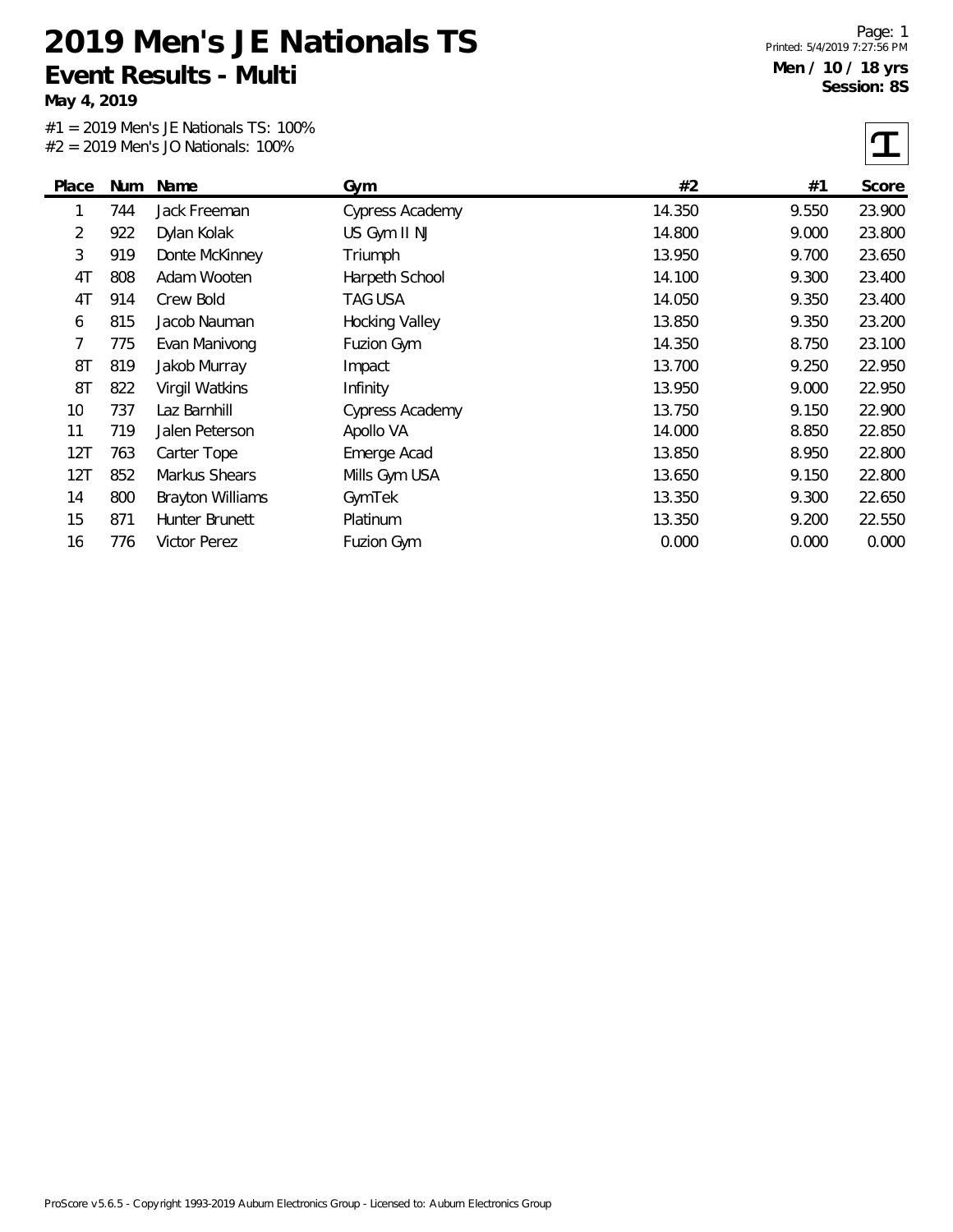**May 4, 2019**

#1 = 2019 Men's JE Nationals TS: 100%  $#2 = 2019$  Men's IO Nationals: 100%

Page: 1 Printed: 5/4/2019 7:27:59 PM **Men / 10 / 18 yrs Session: 8S**

|       |     | $#Z = 2019$ Merry JO Nationals: 100% |                        |        |       | 14 H   |
|-------|-----|--------------------------------------|------------------------|--------|-------|--------|
| Place | Num | Name                                 | Gym                    | #2     | #1    | Score  |
| 1T    | 744 | Jack Freeman                         | <b>Cypress Academy</b> | 12.850 | 9.550 | 22.400 |
| 1T    | 737 | Laz Barnhill                         | <b>Cypress Academy</b> | 13.150 | 9.250 | 22.400 |
| 3     | 763 | Carter Tope                          | Emerge Acad            | 12.750 | 9.250 | 22.000 |
| 4     | 800 | <b>Brayton Williams</b>              | GymTek                 | 12.450 | 9.450 | 21.900 |
| 5     | 808 | Adam Wooten                          | Harpeth School         | 12.400 | 9.350 | 21.750 |
| 6     | 871 | Hunter Brunett                       | Platinum               | 12.700 | 8.950 | 21.650 |
| 7     | 822 | Virgil Watkins                       | Infinity               | 12.600 | 8.950 | 21.550 |
| 8     | 719 | Jalen Peterson                       | Apollo VA              | 12.550 | 8.900 | 21.450 |
| 9     | 919 | Donte McKinney                       | Triumph                | 12.300 | 8.900 | 21.200 |
| 10    | 819 | Jakob Murray                         | Impact                 | 11.750 | 9.400 | 21.150 |
| 11    | 815 | Jacob Nauman                         | <b>Hocking Valley</b>  | 12.050 | 9.050 | 21.100 |
| 12    | 776 | Victor Perez                         | Fuzion Gym             | 12.200 | 8.800 | 21.000 |
| 13    | 914 | Crew Bold                            | TAG USA                | 10.950 | 9.350 | 20.300 |
| 14    | 852 | Markus Shears                        | Mills Gym USA          | 11.050 | 8.350 | 19.400 |
| 15    | 922 | Dylan Kolak                          | US Gym II NJ           | 12.100 | 0.000 | 12.100 |
| 16    | 775 | Evan Manivong                        | Fuzion Gym             | 0.000  | 0.000 | 0.000  |